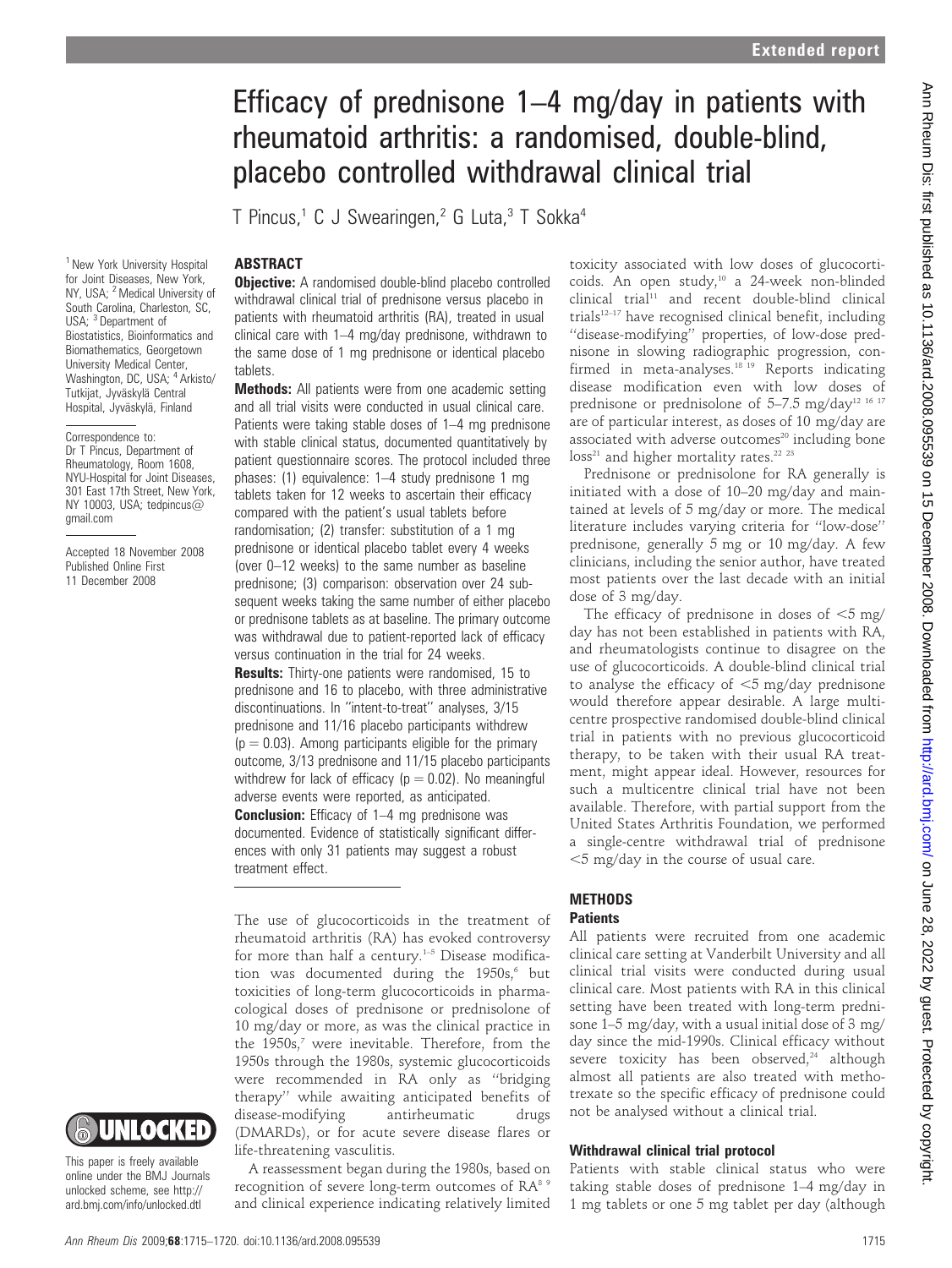|                  |                       | Week of "transfer" phase |        |        |         |          |  |  |
|------------------|-----------------------|--------------------------|--------|--------|---------|----------|--|--|
| Dose             | <b>Medication</b>     | Week 0                   | Week 4 | Week 8 | Week 12 | Week 16* |  |  |
| $1 \, \text{mg}$ | Bottle A (prednisone) | 0                        |        |        |         |          |  |  |
|                  | Bottle B (unknown)    |                          |        |        |         |          |  |  |
| 2 <sub>mg</sub>  | Bottle A (prednisone) |                          | 0      |        |         |          |  |  |
|                  | Bottle B (unknown)    |                          |        |        |         |          |  |  |
| 3 <sub>mg</sub>  | Bottle A (prednisone) |                          |        | ŋ      |         |          |  |  |
|                  | Bottle B (unknown)    |                          |        |        |         |          |  |  |
| $4 \, \text{mg}$ | Bottle A (prednisone) | 3                        |        |        | 0       |          |  |  |
|                  | Bottle B (unknown)    |                          |        |        | 4       |          |  |  |
| 5 <sub>mg</sub>  | Bottle A (prednisone) | 4                        | 3      | 2      |         | ŋ        |  |  |
|                  | Bottle B (unknown)    |                          |        | 3      |         | 5        |  |  |

|  |  |  |  |  |  |  |  |  |  | Table 1 Plan to "transfer" patients from low-dose prednisone tablets to study prednisone or placebo tablets |  |
|--|--|--|--|--|--|--|--|--|--|-------------------------------------------------------------------------------------------------------------|--|
|--|--|--|--|--|--|--|--|--|--|-------------------------------------------------------------------------------------------------------------|--|

Each participant was given an individual schedule outlining specific dates to make changes in the number of tablets to be taken

from bottle A and bottle B.

\*No patients taking 5 mg at baseline were enrolled in the study.

no patients taking 5 mg were actually enrolled in the trial) over the previous 12 weeks were invited to participate in a randomised double-blind placebo controlled prednisone withdrawal clinical trial. All participants gave informed consent to participate. The trial was approved by the Institutional Review Board of Vanderbilt University, and supported in part by the United States Arthritis Foundation.

The trial was designed to be broadly inclusive with few exclusion criteria. Inclusion criteria were: age at least 18 years; met American Rheumatism Association (ARA) criteria for RA;<sup>25</sup> had been taking a stable dose of 1–5 mg/day prednisone for at least 12 weeks with no anticipated dose change. Stable clinical status was documented by an absolute change of less than 3 units from 12 weeks earlier in routine assessment of patient index data 3 (RAPID3), an index of the three patient-reported outcomes, on a multidimensional health assessment questionnaire (MDHAQ)<sup>26</sup> for physical function, pain and global estimate of status, each scored 0–10, total 0–30, $27$  completed by all patients at all visits as a component of the infrastructure of standard care.<sup>28</sup>

Exclusion criteria were relatively few: no prednisone therapy; prednisone dose  $>5$  mg/day; improving or worsening clinical status; anticipation of joint replacement or other elective surgery; uncontrolled hypertension, diabetes or other comorbidities; severe fibromyalgia; inability to complete English language questionnaires; and pregnancy or nursing.

The protocol included three phases:

- Equivalence: all participants were given a 12-week (84-day; actually 100 days to ensure availability) supply of ''study prednisone'' tablets to take at the same dose as at baseline before entry into the clinical trial. These tablets were taken in lieu of the patients' usual prednisone obtained at their own pharmacies to ascertain similar efficacy of the study prednisone to the usual prednisone.
- Transfer: participants who reported "equivalence" over the 12-week period were assigned randomly to be ''transferred'' at a rate of a single 1 mg tablet per 4 weeks over the next 0– 12 weeks from study prednisone tablets to either 1 mg prednisone or identical placebo tablets (table 1). The gradual transfer was performed to avoid abrupt reduction of prednisone usage in subjects randomised for transfer to placebo.
- c Comparison: participants were maintained over 24 weeks following the ''transfer'' phase on the same number of either 1 mg prednisone or identical placebo tablets as at baseline.

Each visit included assessment and recording of weight and blood pressure; completion of an MDHAQ by the patient and

scoring of RAPID3 by the rheumatologist; and laboratory tests of erythrocyte sedimentation rate (ESR), C-reactive protein (CRP), liver function and haematological status to monitor possible adverse events of prednisone or concomitant methotrexate or other medications.<sup>29</sup>

## Prednisone and placebo tablets

Prednisone 1 mg tablets and identical placebo tablets were purchased from Apotex Inc, Toronto, Canada. Tablets were packaged in bottles containing 100 tablets each. The bottles were relabelled at the trial site with two types of labels: ''Bottle A'', known to be prednisone, and ''Bottle B'' which contained ''unknown'' tablets (either prednisone or placebo). The appropriate number of Bottle A study prednisone tablets in bottles of 100 tablets (according to the daily dose at baseline (1–5 mg/day; no patient enrolled took 5 mg/day)) was given to each participant for a 100-day supply during the 12-week (84-day) ''equivalence'' phase.

Packets were prepared for visits 2, 3 and 4 based on the participant's daily baseline dose (1–5 mg/day), according to a randomisation scheme in groups of 4 (2 prednisone and 2 placebo) for each dose. Packets for the entire study were prepared for 68 possible participants, 8 each for prednisone dose levels of 1, 2, 4 or 5 mg/day and 36 for 3 mg/day, taken by the majority of patients before the trial. Study packets included the appropriate number of ''Bottle A'' bottles of 100 1 mg prednisone tablets and ''Bottle B'' bottles of 1 mg prednisone or identical placebo tablets (table 1).

# Study visits

Visit 1 included an explanation of the trial and completion of informed consent. Participants were given a 12-week supply (with tablets for 16 extra days) of ''Bottle A'' 1 mg study prednisone tablets to take instead of their usual daily prednisone dosage for 12 weeks. This phase was designed to establish whether or not ''equivalence'' of the same dose of study prednisone to the patient's usual prednisone tablets could be seen.

Visit 2 occurred 12 weeks later. Participants who reported ''equivalence'' of study prednisone to their usual prednisone dose over the 12 weeks and elected to continue in the study were randomised to either 1 mg prednisone or identical placebo tablets for the ''transfer'' phase. Each participant received a specific written schedule with specific dates every 4 weeks to reduce by one the number of tablets to be taken from ''Bottle A'' (of 1 mg prednisone tablets) and to increase by one the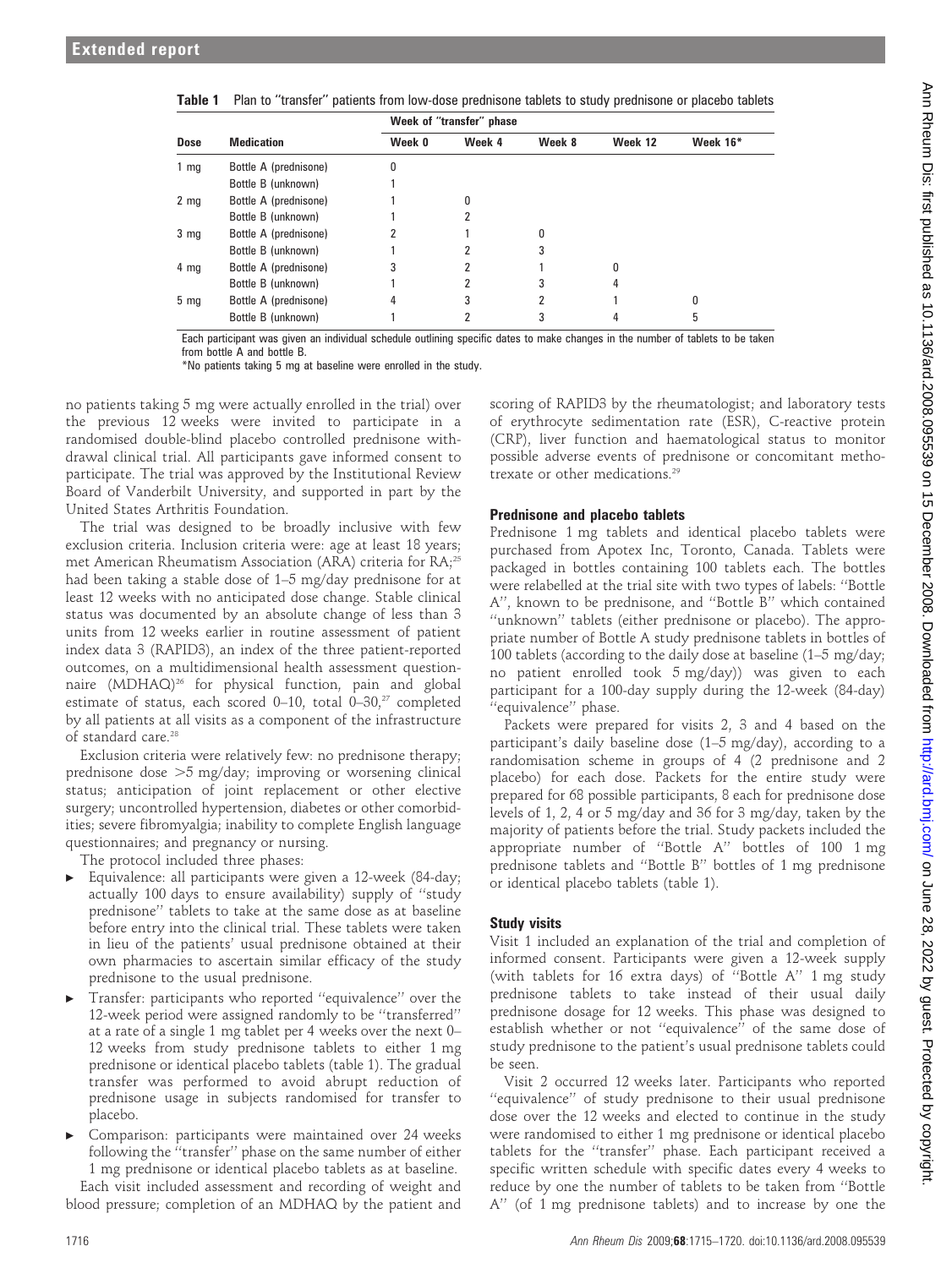number of ''Bottle B'' (of unknown study tablets, either 1 mg prednisone or identical placebo tablets) over a 12-week period. Substitution of one ''Bottle B'' tablet for one ''Bottle A'' tablet occurred at 0, 4, 8, 12 and 16 weeks for 1, 2, 3, 4 and 5 mg baseline dose, respectively (no enrolled participant was taking 5 mg/day). Therefore, at the end of the 12-week period, each participant was taking only ''Bottle B'' study medication. The gradual tapering was designed to avoid an abrupt discontinuation of prednisone which might favour prednisone.

Visit 3 occurred 4–12 weeks after visit 2 (or was omitted for participants with a baseline dose of 1 mg/day). All participants whose baseline daily dose was 2–4 mg prednisone then started taking only unknown Bottle B prednisone or placebo and began the ''comparison'' phase.

Visit 4 occurred 12 weeks after visit 3. Participants completed the usual MDHAQ and the trial status was reviewed with the investigator.

Visit 5 occurred 12 weeks after visit 4, at least 24 weeks after participants had completed the ''transfer'' phase. The participants completed the final usual MDHAQ and prednisone was reinstated at the pretrial dose.

## Clinical trial outcomes

The predetermined primary outcome was withdrawal (''dropout'') after visit 2 due to perceived lack of efficacy of study tablets (prednisone or placebo), ie, during the ''transfer'' or ''comparison'' phases of the trial, versus remaining in the trial until completion of the 24-week ''comparison'' period. Secondary outcomes included a change in any of the three RA Core Data Set variables<sup>30</sup> found on the MDHAQ (as well as the HAQ) for physical function, pain and global estimate, all scored 0–10, and RAPID3 0–30 composite scores. Weight, systolic and diastolic blood pressure and laboratory tests of ESR, CRP, haematology and liver profiles were recorded at each visit and analysed as indicators of possible adverse events.

#### Data management and statistical analyses

All ''case report forms'' were the routinely administered MDHAQ and a physician-completed data sheet that included blood pressure, weight and all medications. These data were entered into a Microsoft Access database maintained on all patients seen at each visit in this setting and transferred to Stata V.9.2 (College Station, Texas, USA). The prednisone dose at baseline of all participants was compared descriptively with the

|  | <b>Table 2</b> Low-dose prednisone versus placebo in rheumatoid arthritis: |  |  |
|--|----------------------------------------------------------------------------|--|--|
|  | enrolment results in 156 patients with rheumatoid arthritis                |  |  |

| Total number of rheumatoid arthritis patients seen                        | 156 (100%) |
|---------------------------------------------------------------------------|------------|
| Improving or recently begun on new arthritis therapy                      | 21 (13.5%) |
| Declining status                                                          | $9(5.8\%)$ |
| Fibromyalgia as a major clinical problem                                  | 14 (9.0%)  |
| Administrative: lives too far away                                        | 15 (9.6%)  |
| Language barrier to completion of questionnaire                           | $1(0.6\%)$ |
| Prednisone dose $>5$ mg/day                                               | 19 (12.2%) |
| Not taking any prednisone                                                 | $5(3.2\%)$ |
| Refused to discontinue prednisone                                         | 21 (13.5%) |
| Comorbidity (AIDS, cancer, etc)                                           | $5(3.2\%)$ |
| Severe status (investigator not willing to risk discontinuing prednisone) | 4(2.6%)    |
| Pregnant or nursing                                                       | $3(1.9\%)$ |
| Surgery planned                                                           | 2(1.3%)    |
| Enrolled                                                                  | 37 (23.7%) |
| Changed mind before randomisation                                         | 6(3.8%)    |
| <b>Total randomised</b>                                                   | 31 (19.9%) |

initial dose of prednisone taken by patients at their first visit to this setting 1–15 years earlier.

Differences between treatment groups were evaluated using the Wilcoxon rank sum test for continuous variables or the Fisher exact test for categorical variables. The primary analysis and an intention-to-treat analysis of all randomised participants were conducted using the Fisher exact test to assess statistical significance. Differences between treatment groups with respect to changes from visit 1 to visit 5 or final visit for physical function score (0–10), pain visual analogue scale (VAS) score (0– 10), patient global VAS score (0–10), RAPID3 composite score (0–30), fatigue VAS score (0–10), morning stiffness (minutes), weight, systolic/diastolic blood pressure, ESR and CRP levels and other laboratory tests were evaluated using the Wilcoxon rank sum test.

## RESULTS

#### Patient recruitment

Enrolment was conducted over 17 months from March 2005 to July 2006. Overall, 156 patients with RA were seen over this period. Although the trial was designed with liberal inclusion criteria and minimal exclusion criteria, only 37 of these 156 patients met the enrolment criteria and volunteered to participate. The reasons for non-participation included: 21 (13.5%) unwilling to discontinue taking prednisone, often noting previous efforts without success, at the advice of physicians, relatives and others; 21 (13.5%) clinically improving (RAPID3 lower by  $\geq 3$  units) or with new RA therapies; 9 (5.8%) clinically declining (RAPID3 higher by  $\geq 3$  units) with need for new therapies; 14 (9%) with severe fibromyalgia; 15 (9.6%) too far away for 3-monthly visits; 1 (0.6%) could not complete an English language questionnaire; 19 (12.2%) took a prednisone dose of  $>5$  mg/day (all initiated by other physicians); 5 (3.2%) were not taking any prednisone; 4 (2.6%) with severe clinical status for whom the investigator regarded it as inappropriate clinically to discontinue prednisone; 3 (1.9%) pregnant or nursing; 5 (3.2%) with substantial comorbidities; and 2 (1.3%) with planned elective surgery. Thus, only 37 of the 156 patients with RA (23.7%) were eligible and volunteered to participate (table 2).

Of the 37 patients who agreed to participate in the trial, 6 (16.2%) reported that study prednisone was ineffective during the 12-week ''equivalence'' period compared with their usual prednisone (although the study tablets met US Food and Drug Administration (FDA) requirements) and declined to continue. Thus, 31 participants were randomised, 15 to the prednisone group and 16 to the placebo group.

## Participant enrolment in clinical trial

The participants randomised to prednisone and placebo did not differ significantly in age or any quantitative or laboratory measure (table 3). The mean prednisone dose at baseline was 2.9 mg/day and the median dose was 3 mg/day in both groups. Other treatments taken included methotrexate at doses between 5 and 25 mg/week by all but 2 participants; hydroxychloroquine by 10 participants (8 in combination with methotrexate), 5 in the prednisone group and 5 in the placebo group; leflunomide by 2 participants in the prednisone group; etanercept by 3 participants, 2 in the prednisone group and 1 in the placebo group; and adalimumab by 1 participant in the placebo group.

Among the 31 participants, 22 had a baseline prednisone dose of 3 mg/day, 5 of 4 mg/day, 3 of 2 mg/day and 1 of 1 mg/day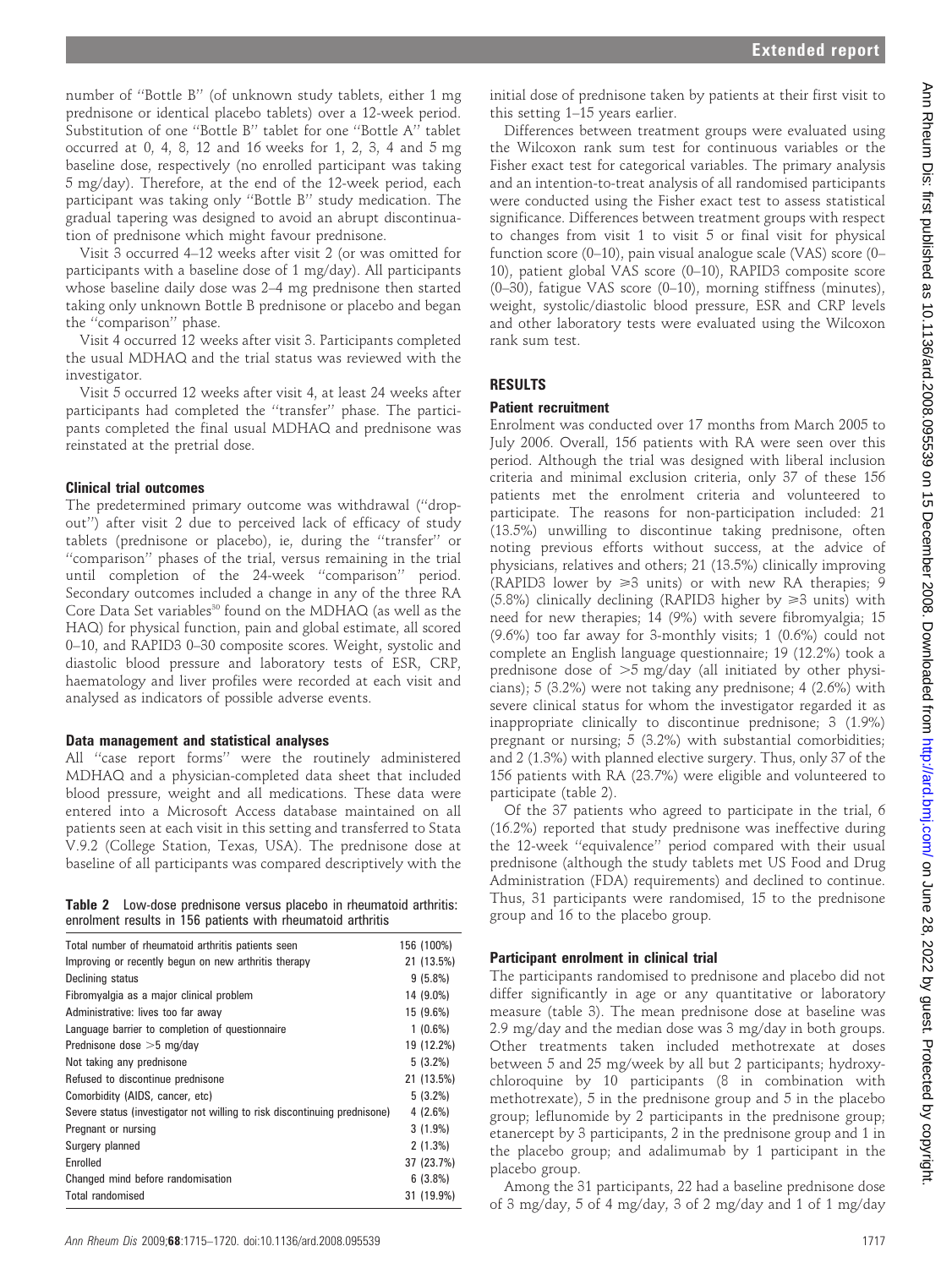| <b>Table 3</b> Baseline mean level or percentage of participants randomised |
|-----------------------------------------------------------------------------|
| to placebo or prednisone                                                    |

| <b>Variable</b>                                               | <b>Placebo</b><br>$(N = 16)$ | <b>Prednisone</b><br>$(N = 15)$ |
|---------------------------------------------------------------|------------------------------|---------------------------------|
| Demographic variables                                         |                              |                                 |
| Age (years)                                                   | 50.1                         | 53.3                            |
| Female (%)                                                    | 62.5%                        | 66.7%                           |
| Education (years)                                             | 13.5                         | 15.1                            |
| Disease variables                                             |                              |                                 |
| Disease duration (years)                                      | 4.4                          | 8.1                             |
| Erythrocyte sedimentation rate<br>$\left( < 28 \right)$ mm/h) | 18.9                         | 14.6                            |
| C-reactive protein (0-10)                                     | 8.0                          | 6.3                             |
| Questionnaire variables                                       |                              |                                 |
| Physical function score (0-10)                                | 1.02                         | 1.36                            |
| Pain VAS score (0-10)                                         | 1.64                         | 1.68                            |
| Global VAS score (0-10)                                       | 1.41                         | 1.83                            |
| RAPID3 score (0-30)                                           | 4.07                         | 4.87                            |
| Fatigue VAS score (0-10)                                      | 1.85                         | 2.16                            |
| Morning stiffness (minutes)                                   | 38.8                         | 21.7                            |
| <b>Medication variables</b>                                   |                              |                                 |
| Methotrexate                                                  | 93.8%                        | 93.3%                           |
| Hydroxychloroquine                                            | 31.3%                        | 33.3%                           |
| Leflunomide                                                   | $0\%$                        | 13.3%                           |
| Etanercept                                                    | 6.3%                         | 13.3%                           |
| Adalimumab                                                    | 6.3%                         | 0%                              |

No differences between groups were statistically significant ( $p$ <0.05)

RAPID3, routine assessment of patient index data 3; VAS, visual analogue scale.

(table 4). The initial dose of prednisone in these patients 1–15 years earlier had been 3 mg in 20 patients, 5 mg in 8 patients and 4 mg, 6 mg and 7.5 mg in each of 3 additional patients (table 4). The 15 participants randomised to receive prednisone included 1 with a baseline dose of 1 mg/day, 2 of 2 mg/day, 10 of 3 mg/day and 2 of 4 mg/day (table 5). Among the 16 participants randomised to receive placebo, 1 had a baseline dose of 2 mg/day, 12 of 3 mg/day and 3 of 4 mg/day (table 5).

## Withdrawal clinical trial results

Of the 15 participants randomised to the prednisone group, 2 were withdrawn for administrative reasons, one for an unexpected hysterectomy and the other for a recurrence of breast cancer. Of the 13 remaining participants in the prednisone group, 3 withdrew for lack of efficacy and 10 completed the 24-week ''comparison'' observation period (table 5).

Of the 16 participants randomised to the placebo group, 1 was withdrawn for administrative reasons; the patient had severe weight loss which was ultimately found to be based on depression, with discontinuation all medications. Of the 15 remaining participants in the placebo group, 11 withdrew for lack of efficacy and 4 completed the 24-week ''comparison'' observation period (table 5).

Differences between withdrawals in the prednisone group and the placebo group were statistically significant ( $p = 0.021$ , table 5). An intent-to-treat analysis of all randomised participants also indicated significant differences ( $p = 0.032$ , table 5).

Participants in the placebo group had higher median changes (indicating poorer status) with worsening scores for physical function, pain, patient global estimate, RAPID3 and fatigue. Participants in the prednisone group remained similar to baseline at the conclusion of the trial (table 6), although none of the differences were statistically significant compared with

Table 4 Initial prednisone dose at clinical setting 1–15 years before the clinical trial compared with prednisone dose at enrolment in clinical trial

| Initial prednisone | <b>Clinical trial dose</b> |                 |                 |      |              |  |
|--------------------|----------------------------|-----------------|-----------------|------|--------------|--|
| dose               | 1 <sub>mg</sub>            | 2 <sub>mg</sub> | 3 <sub>mg</sub> | 4 mg | <b>Total</b> |  |
| 3 <sub>mg</sub>    |                            | 3               | 15              |      | 20           |  |
| 4 <sub>mg</sub>    |                            |                 |                 |      |              |  |
| 5 <sub>mg</sub>    |                            |                 | 4               | 4    | 8            |  |
| 6 <sub>mg</sub>    |                            |                 |                 |      |              |  |
| $7.5 \text{ mg}$   |                            |                 |                 |      |              |  |
| <b>Total</b>       |                            | 3               | 22              | 5    | 31           |  |

the placebo group  $(p>0.05)$ . Furthermore, no significant differences were seen between the groups for changes in ESR or CRP levels.

## Adverse events

No meaningful toxicities were reported by the participants in either group, as anticipated, since all participants had been taking stable doses of 1–4 mg/day prednisone before the trial, many for long periods. No significant changes in weight or blood pressure were seen within either group or between groups.

## **DISCUSSION**

The results of this withdrawal clinical trial indicate that patients who were transferred from long-term prednisone doses of 1–4 mg/day to identical placebo tablets were significantly more likely to withdraw over a subsequent 6–9-month period than those who were randomised to prednisone. These results may appear surprising as most rheumatologists initiate (and often maintain) prednisone treatment at doses higher than 3 mg. By contrast, most participants in the clinical trial reported here had never taken prednisone at a dose higher than 3 mg, and the efficacy of this dose compared with placebo was documented in the trial.

This trial has many limitations. First, the number of participants is small, although a finding of statistically significant differences with only 31 participants may imply a robust treatment effect. Second, all participants were from one academic clinical practice and may not be representative of all patients with RA. A multicentre trial to improve generalisability of the results would be desirable. Third, a trial of initiation of prednisone 3 mg/day in patients who had never been treated previously with prednisone, rather than withdrawal from prednisone, might give more definitive information. However, a period of years would be required to accumulate a sufficient number of patients from one rheumatologist, and resources for performance of a multicentre trial have not been available. Fourth, the trial was conducted entirely in the course of usual clinic visits, without a study coordinator who might have added rigor to the results. However, the costs of this trial were substantially lower than in usual clinical trials and the primary outcome of withdrawal for lack of efficacy was accounted for in all 31 enrolled patients. It might be possible to conduct large simple clinical trials<sup>31 32</sup> in RA using only patient self-report measures and indices that include only these data. Self-report measures and indices distinguish active from control treatment as significantly as joint counts, laboratory tests or indices requiring these data in reported clinical trials of RA.<sup>33 34</sup>

It was disappointing that only 37 of 156 consecutive patients with RA seen over 17 months were eligible and volunteered to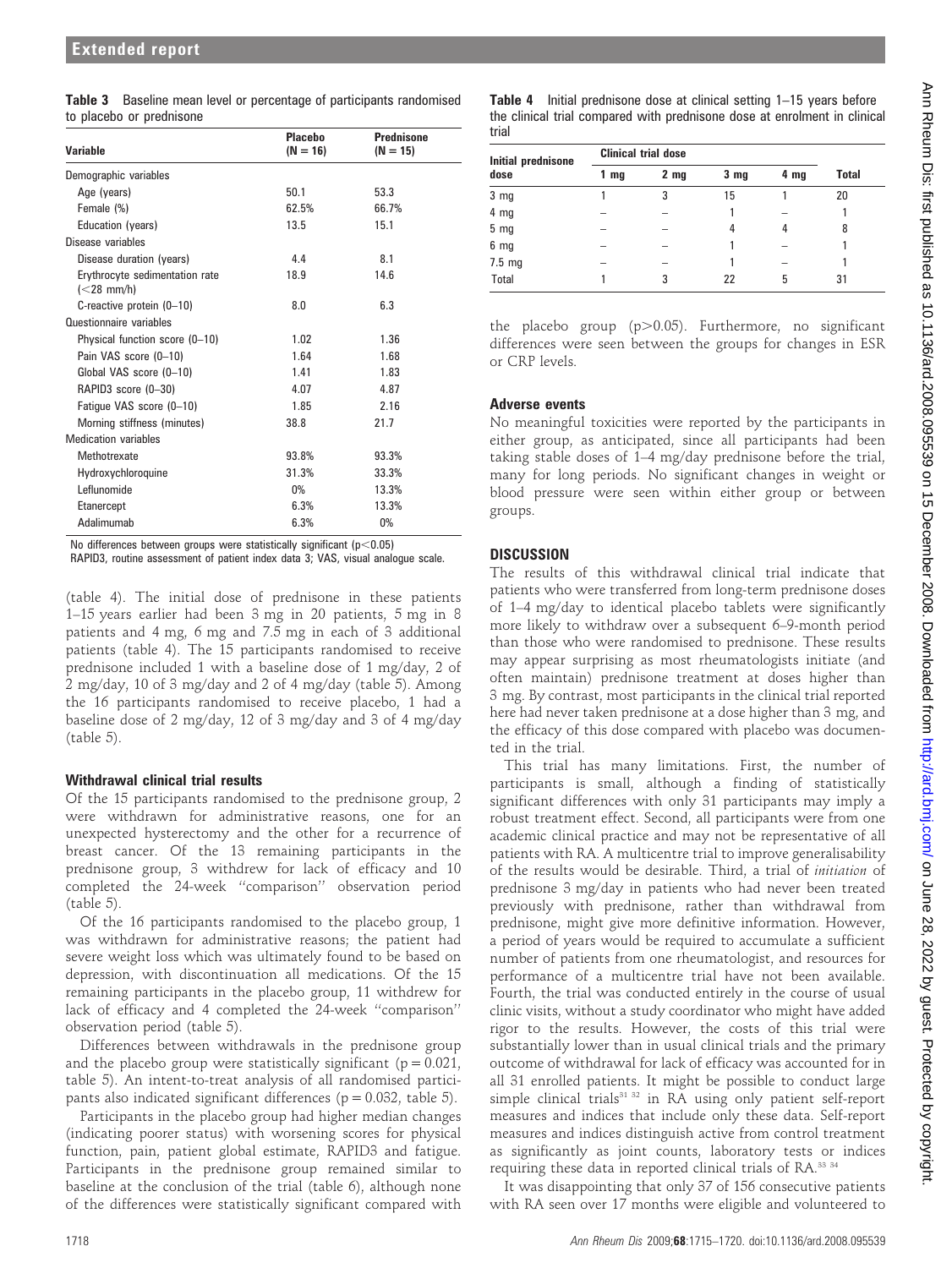| Table 5 Clinical trial results in 31 participants randomised to prednisone or placebo following gradual |  |  |  |
|---------------------------------------------------------------------------------------------------------|--|--|--|
| withdrawal of prednisone, according to baseline prednisone dose                                         |  |  |  |

|             |                               | <b>Baseline prednisone dose</b> |                 |                 |      |              |
|-------------|-------------------------------|---------------------------------|-----------------|-----------------|------|--------------|
| Study group | <b>Clinical trial results</b> | $1 \, \text{mg}$                | 2 <sub>mg</sub> | 3 <sub>mg</sub> | 4 mg | <b>Total</b> |
| Prednisone  | Number randomised             |                                 |                 | 10              |      | 15           |
|             | Withdrew (lack of efficacy)   | 0                               |                 |                 |      | $3*$         |
|             | Completed trial               |                                 |                 | 6               |      | $10*$        |
|             | Withdrew (administrative)     | 0                               |                 |                 |      | 2            |
| Placebo     | Number randomised             |                                 |                 | 12              |      | 16           |
|             | Withdrew (lack of efficacy)   | 0                               |                 | g               |      | $11*$        |
|             | Completed trial               |                                 |                 |                 |      | 4*           |
|             | Withdrew (administrative)     | 0                               |                 |                 |      |              |
| Total       |                               |                                 |                 | 22              |      | 31           |

\*For 28 participants who either completed the trial or withdrew because of lack of efficacy,  $p = 0.021$  by Fisher exact test (prednisone vs placebo). For all 31 randomised participants,  $p = 0.032$  by Fisher exact test (prednisone vs placebo).

participate, despite an effort to be inclusive, based on the observation that only a small fraction of patients with RA seen in this setting in the year 2000 were eligible for trials of antitumour necrosis factor a. <sup>35</sup> Documentation of stable clinical status according to MDHAQ-RAPID3 data rather than nonquantitative clinical judgement may have introduced greater stringency in enrolment. In most clinical trials involving patients with ''incomplete responses'' to methotrexate, ''stable'' clinical status is based on clinical judgement rather than on quantitative data. This may explain why ACR20 responses in the range of 20–30% are seen in patients randomised to control treatment<sup>36</sup> in "add-on" clinical trials of biological agents.<sup>37</sup> A requirement for stable questionnaire scores over a 3-month period to document incomplete (or complete, stable or unstable) responses could reduce background responses in control arms of clinical trials of RA.

The reported trial may underestimate the treatment effects of prednisone, given that a primary reason for non-participation was a desire not to discontinue prednisone on the basis of failure of (often many) previous attempts. It is not clear why the six participants who withdrew before randomisation may have experienced lower efficacy with study prednisone than with their own prednisone. Although generic medications are required to meet chemical criteria for equivalence, anecdotal information suggests that some patients may vary in response to different brands of generic medications.

Neither efficacy nor safety of long-term low-dose prednisone can be established definitively from the results of this clinical trial. Long-term safety remains of concern. Higher mortality rates have been associated with the use of prednisone in an

Table 6 Median changes in measures from baseline to end point according to whether participant was randomised to placebo or prednisone

| <b>Measure</b>                  | <b>Placebo</b><br>$(N = 16)$ | <b>Prednisone</b><br>$(N = 15)$ |
|---------------------------------|------------------------------|---------------------------------|
| Physical function score (0–10)) | 0.33                         | 0.00                            |
| Pain VAS score (0-10)           | 0.50                         | 0.10                            |
| Patient global VAS score (0-10) | 0.65                         | 0.00                            |
| RAPID3 composite score (0-30)   | 1.20                         | 0.54                            |
| Fatigue VAS score (0-10)        | 0.45                         | 0.00                            |
| Morning stiffness (minutes)     | 0.00                         | 0.00                            |
| Erythrocyte sedimentation rate  | $-2.00$                      | 0.00                            |
| C-reactive protein              | 0.25                         | $-0.30$                         |
|                                 |                              |                                 |

No differences between groups were statistically significant (all  $p<0.05$ ).

Negative sign indicates clinical improvement.

RAPID3, routine assessment of patient index data 3; VAS, visual analogue scale.

earlier cohort of patients seen by the senior author at Vanderbilt University<sup>22</sup> and by others.<sup>23</sup>  $38$  However, results of observational studies reporting adverse outcomes of glucocorticoids are confounded by indication, as patients with more severe clinical status are more likely to be treated with glucocorticoids. Furthermore, almost all patients in the previously reported studies had been treated with prednisone doses greater than 10 mg/day, many for extended periods.

Most participants in the present study never took doses of prednisone greater than 3 mg/day, with mean RAPID3 scores at baseline of  $<$ 6 on a scale of 0–30, indicating low severity.<sup>27</sup> Limited data are available concerning long-term mortality outcomes in such patients, although MHAQ physical function scores of  $<$ 1.2 on a scale of 0–10 (0.6 on a scale of 0–3) are associated with favourable long-term mortality outcomes compared with all patients with RA.39 In one study of cardiovascular disease associated with long-term glucocorticoid use, patients whose dose was 5 mg showed no differences from control subjects.<sup>40</sup> Large prospective studies as well as long-term observations of patients such as those in the present study, treated with prednisone only in doses of 5 mg/day or less, are needed to clarify possible effects of very low-dose prednisone on mortality.

We conclude that this clinical trial documents the efficacy of low-dose prednisone in patients with RA. Although not analysed in this study because of the short time frame, we have observed minimal long-term adverse events in patients who have taken daily prednisone for more than 10 years, sometimes up to 20 years. A multicentre long-term (2 years) ''de novo'' clinical trial of prednisone in new patients who have not had any prior glucocorticoid treatment would be of considerable value.

Acknowledgements: The authors thank Drs John Esdaile, Vivian Bykerk and Cecilia Chung for helpful suggestions regarding the protocol, and Dr Gary G. Koch and Ms Carolyn Deans for helpful comments on an earlier version of the manuscript.

Funding: This work was supported in part by grants from the Arthritis Foundation, the Jack C Massey Foundation and Health Report Services Inc.

#### Competing interests: None.

**Ethics approval:** The trial was approved by the Institutional Review Board of Vanderbilt University and all participants gave informed consent to participate.

## REFERENCES

- Weiss MM. Corticosteroids in rheumatoid arthritis. Semin Arthritis Rheum 1989;19:9–21.
- 2. George E, Kirwan JR. Corticosteroid therapy in rheumatoid arthritis. Baillieres Clin Rheumatol 1990;4:621–46.
- Weusten BLAM, Jacobs JWG, Bijlsma JWJ. Corticosteroid pulse therapy in active rheumatoid arthritis. Semin Arthritis Rheum 1993;23:183–92.